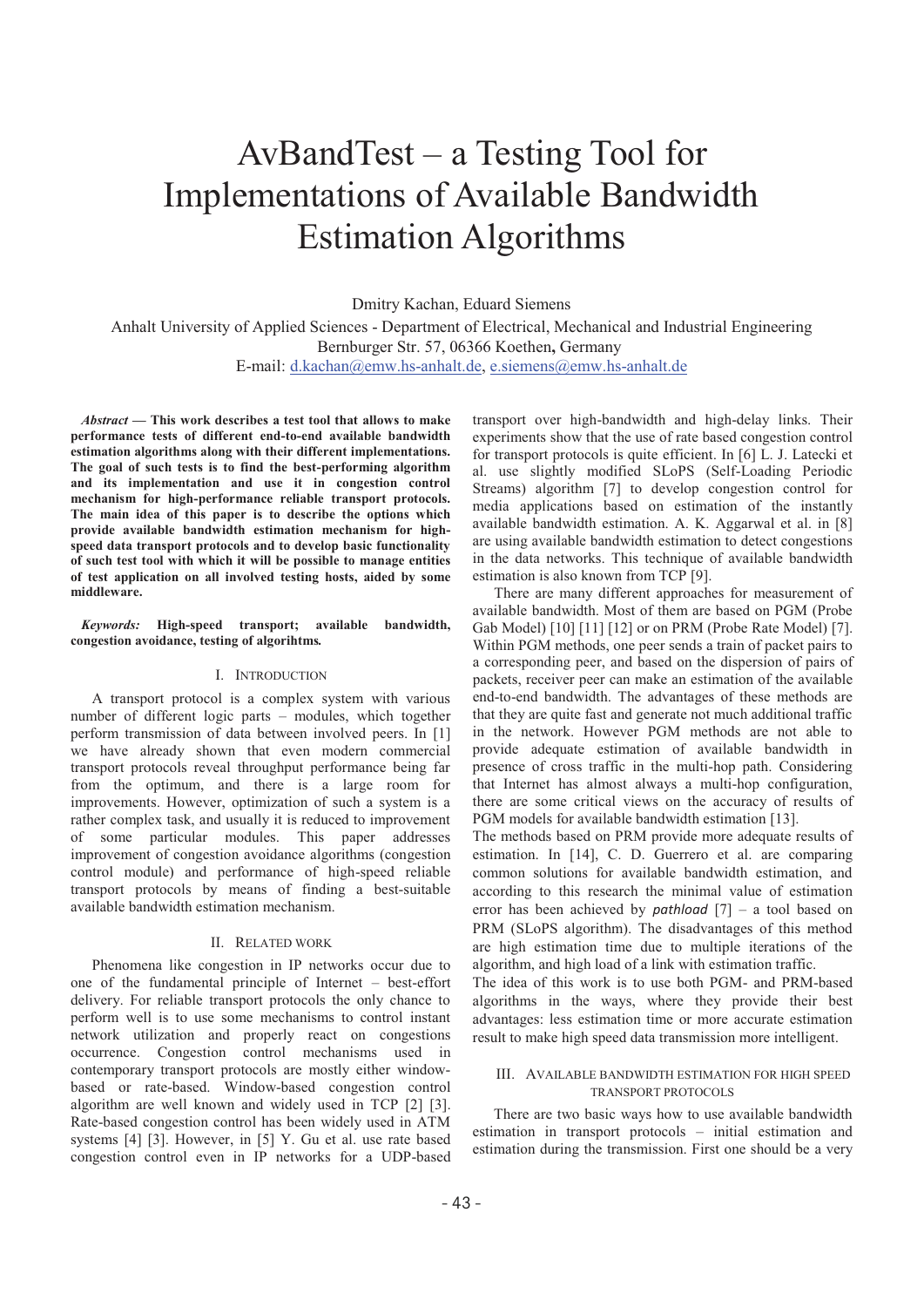fast method, which, probably, gives not very accurate, but at least approximated values of available bandwidth before the transmission starts. It is necessary to define the initial data rate at the very beginning. For this phase of transmission, an algorithm based on PGM could be used.

Estimation of available bandwidth during transmission is a method, which could take more time, however it will be expected to achieve more precise results. The result of this estimation will be used for soft reaction of transmission on the changes in a network, such as an appearance or disappearance of cross traffic in a path, e.g. by increasing or decreasing of sending rate in order to avoid congestion and for maximal link utilisation. For this kind of estimation PRM-based methods can be used. High speed transport protocols such as UDT [15] or RWTP [16] inject a time stamp into each data packet. It could eliminate the main disadvantage of PRM (high load of a link by probe traffic), since probing traffic could be carried piggy-back in data traffic of the transport protocol and the results could be transmitted by means of ACK messages. It means that no extra traffic will be generated. In that case SLoPS algorithm should be slightly modified to not make active measurements that include sending of probing traffic, but to make a passive, periodically analysing the time stamps in received packets.

To develop and test the modules for available bandwidth estimation it is possible either to implement the respective algorithms within an open source protocol, or to write a light weight application - vehicle, that gives a chance not only to implement algorithms, but also make performance tests to evaluate them. Implementation of such algorithms directly in the source code of a whole protocol stack could unintentionally break the protocol, or modification of one certain software module could negatively affect another module. Besides that testing of such, implemented within the protocol stack, algorithm is difficult because its behaviour would strongly depend also on implementation of the protocol.

### IV. STRUCTURE AND IMPLEMENTATION OF AVBANDTEST

The implementation of the algorithms and accordingly the test tool has been implemented using C++ under Linux operation system. The reason for this it is that the source code of high speed protocols such as UDTv4 [15] or RBUDP [17] are implemented in C/C++. According to it, congestion control mechanism implemented in C++ can easily be linked to these protocol implementations in further tests.

In Figure 1 an interconnection model between two computing nodes is shown. For running tests, two types of traffic are used: first one is probing traffic – that are packets, generated by PGM and PRM algorithms to estimate



Figure 1. Interconnection scheme

bandwidth; the second one is a control traffic that contains

messages which set parameters for available bandwidth estimation, start an estimation session and share result with their peer. Most of the control traffic messages will be used only during experiments to find the best algorithm implementation and the best estimation policy e.g. regarding the amount of probing traffic or the time of estimation, for using it in high speed transport protocols. After implementation of such a mechanism in a real congestion control mechanism, negotiation will be performed by means of service messages of the protocol. It is important that implementation of available bandwidth estimation mechanism will not use additional socket connections.

Since different kinds of impairments take place in telecommunication networks, some packets of both, control and probing traffic, could be received corrupted. The implementation of estimation mechanism should be able to handle corruption of probing traffic. In contrary, integrity of control traffic is out of scope of this test tool and according to that control interconnection will be implemented by means of an existing middleware. Such implementation of interconnection should be robust and allow focusing on the probing traffic only without paying much attention on generating of control information.

The structure of AvBandTest is presented in Figure 2.

#### *A. Middleware*

The Object Management Group (OMG) has defined a Common Object Request Broker Architecture (CORBA) [18] decades ago. Different vendors made different implementations of CORBA such as: MICO [19], OmniORB [20] etc. The main problem of CORBA is that the standard was not fully defined, and so different implementations of CORBA are mutually not fully compatible. It made the idea of a really interoperable middleware based on CORBA utopic. Furthermore, the development of many versions of CORBA is already discontinued, e.g. the recent version of MICO has been released September, 14th 2008. Moreover, with definition of a new  $C_{++}$  standard  $-C_{++}$ 11, applications, that worked under MICO are not compiling anymore. The better



Figure 2. Structure view of AvBand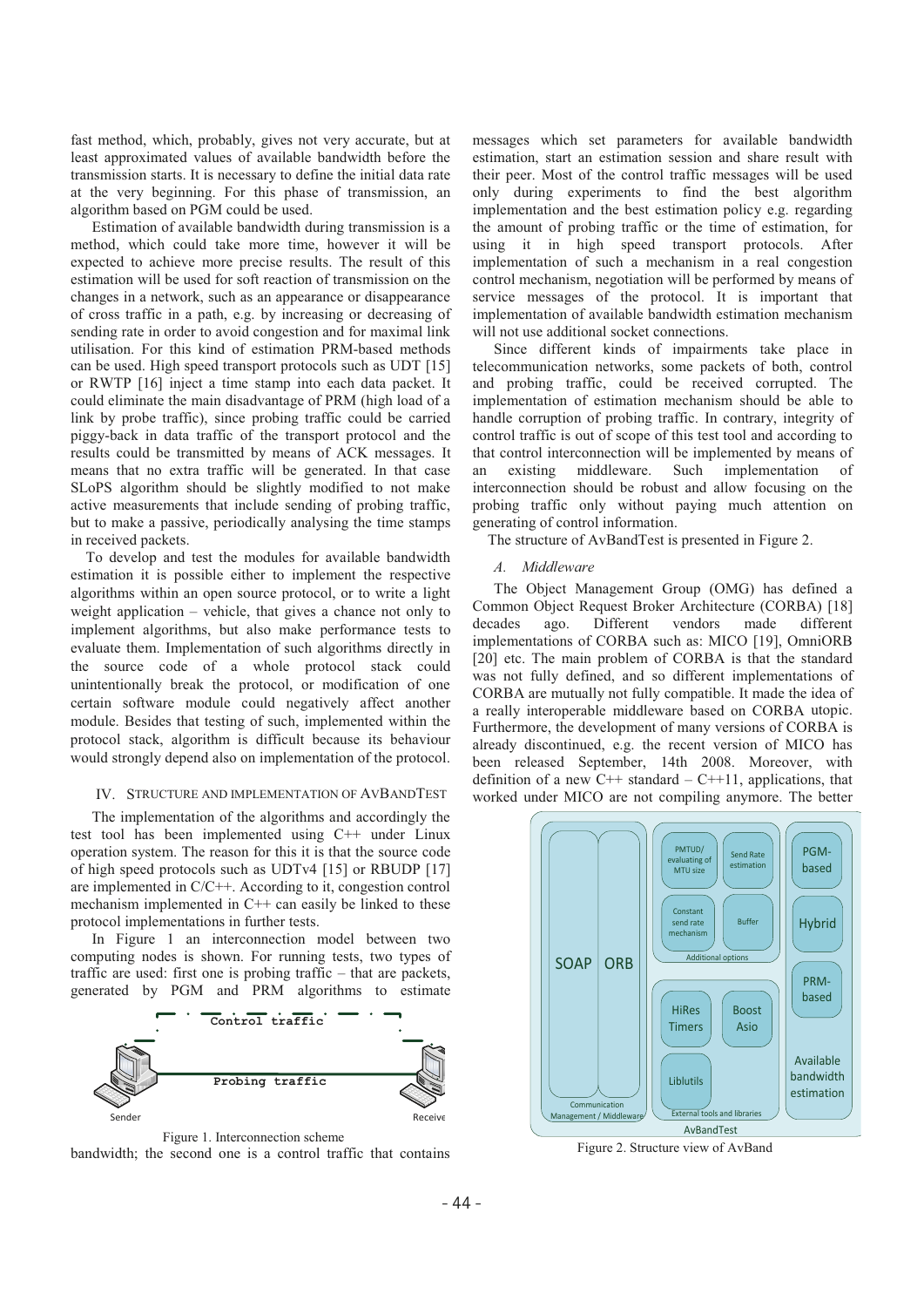situation is with OmniORB - latest release was in July of 2011. In contrary to MICO CORBA it allows establishing of connections directly from application, OmniORB uses NameService for communication between hosts. It makes using of such approach not comfortable, because it is needed to starts NameService on each involved host. Moreover CORBA by itself is a sophisticated system with huge amount of its own abstractions, what makes development using this middleware relatively difficult task.

 Another widely used protocol specification for remote object invocation is SOAP [21] (Simple Object Access Protocol) which provides a simple and robust technique for message negotiation and data structure exchange. Many different implementations of SOAP use various protocols e.g. HTTP and SMTP for message transmission [22]. There is an open source software development toolkit for  $C++ -$  gSOAP, which provides means to automatically generate XML and WSDL code from C<sup>++</sup> data and vice versa [23].

On the one hand CORBA has a complete ORB architecture, but difficult enough implementation and not finally defined standard. On the other hand SOAP provides stable communication means, however it has no built-in ORB architecture. The problem of communication management for *AvBandTest* has been solved by development of a simple ORB architecture like one provided by SOAP.

### *B. External tools and libraries*

In C++, all operations with sockets are used from the standard C library. A simple IP communication application, using native C operations, seems quite heavy and hard to read, especially due to the lack of strong type-safety. Moreover, the error handling is also inherited from C, what is pretty inconvenient for C++ programming. Object oriented approach in C++ for handling of IP communications is already implemented e.g. by *Asio* library that is included in a set of libraries called Boost. There is a big community that discusses, makes changes and tests the source code of the Boost library. Moreover, many of Boost libraries in the past have been assigned as C++ standard. The library *Boost.Asio* [24] provides mostly all what is needed to make a comfortable interconnection between sockets including convenient error handling mechanism.

The library *Liblutils* is written by E. Siemens in 2002 and is used within *LTest* [25]. It contains a lot of different function including C++ socket interconnection, but this part is here exchanged to *Boost*.*Asio* due to the wide supporters community of Boost*. AvBandTest* uses *Liblutils* now only due to a number of convenient strings manipulation functions in  $C++$ .

In such tasks as congestion control, time measurement, accurate time fetching and efficient time calculation becomes critical part. In [26] the authors share some novel ideas how to measure the time with the maximal possible resolution on common PC systems by performing of assembly code, wrapped around by C++ interfaces to get an access directly to timer hardware. All these ideas and a number of comfortable functions are implemented in the work of I. Fedotova in the library *HiResTimers* which is also described in [26]. This library is used by *AvBandTest* for time interval measurements.

### *C. Additional options*

#### *1) Buffer*

Estimation of available bandwidth will be performed by the transmission of probe traffic on one side and reception of it at another side. For both, PGM and PRM, it is necessary to transmit time stamps in each packet of probe traffic. Beside the time stamp, each sample must carry a sequence number to pervert packets reordering in the network. Both, time stamp and sequence number allocate together not more than 12 bytes of memory: 4 bytes for nanoseconds, 4 bytes for seconds of Unix epoch and 4 bytes for the sequence number. In [11] is shown that the best size for sample packets for PGM should be "not very small and not very large" - between 600 bytes and 1 500 bytes. However it is important to note, that this research has been done with a presumption, that maximal transfer unit (MTU) in internet is 1 500 Bytes. In high speed networks, to achieve maximum capacity, sometimes extended MTU size (Jumbo frames till 9 000 bytes) is used. So it makes sense to check whether these packet sizes are also optimal for extended MTU sizes in the path, or the size of probing packets should be also extended. Nevertheless, there are only 12 bytes of useful data in each sample and to satisfy size conditions of probe packets, the rest space will be allocated with dummy data, filled up randomly.

In a transport protocol the very important part of implementation is the data buffer at the sender and receiver side. The rate of data reception and speed of access to data strongly depends on the buffer implementation. For test purposes *AvBandTool* should also have buffer mechanism that does not slow down the data transmission performance. The buffer has been designed as one separate class, "ReceivedData" that contains a vector with the measurement data from received packets. There is no necessity to store whole samples because most of data in the packet do not carry measurement information. For fast storing measured data at the receiver, receiver side will be notified by the sender via the control channel about the amount of expected packets to allocate memory for all expected packets before the reception of IP packets starts. Such operation will be repeated for each measurement's iteration and after calculating of result the buffer will be released. Further improvement of the receiver's buffer could be done by adapting measurements to periodical on-the-fly available bandwidth estimation. This measurement will be continuous with some intermediate results and it will be hard to release the buffer after some certain time period in that case. This problem could be solved by implementation of "Ring buffer", which idea is described by E. Siemens et al. in [27].

Beside this vector, the class contains a number of functions to access to particular data components of a sample such as sequence number or time at which the sample has been sent or received. The class has interfaces to calculate and to return such statistical parameters as mean of inter-packet time at the reception or inter-packet time at transmission.

*2) Constant send rate mechanism.* 

Such protocols as RBUDP have an option to send data with some certain data rate that should be chosen once before data transmission starts. However it would be more efficiently to use a mechanism that analyses the actual situation in the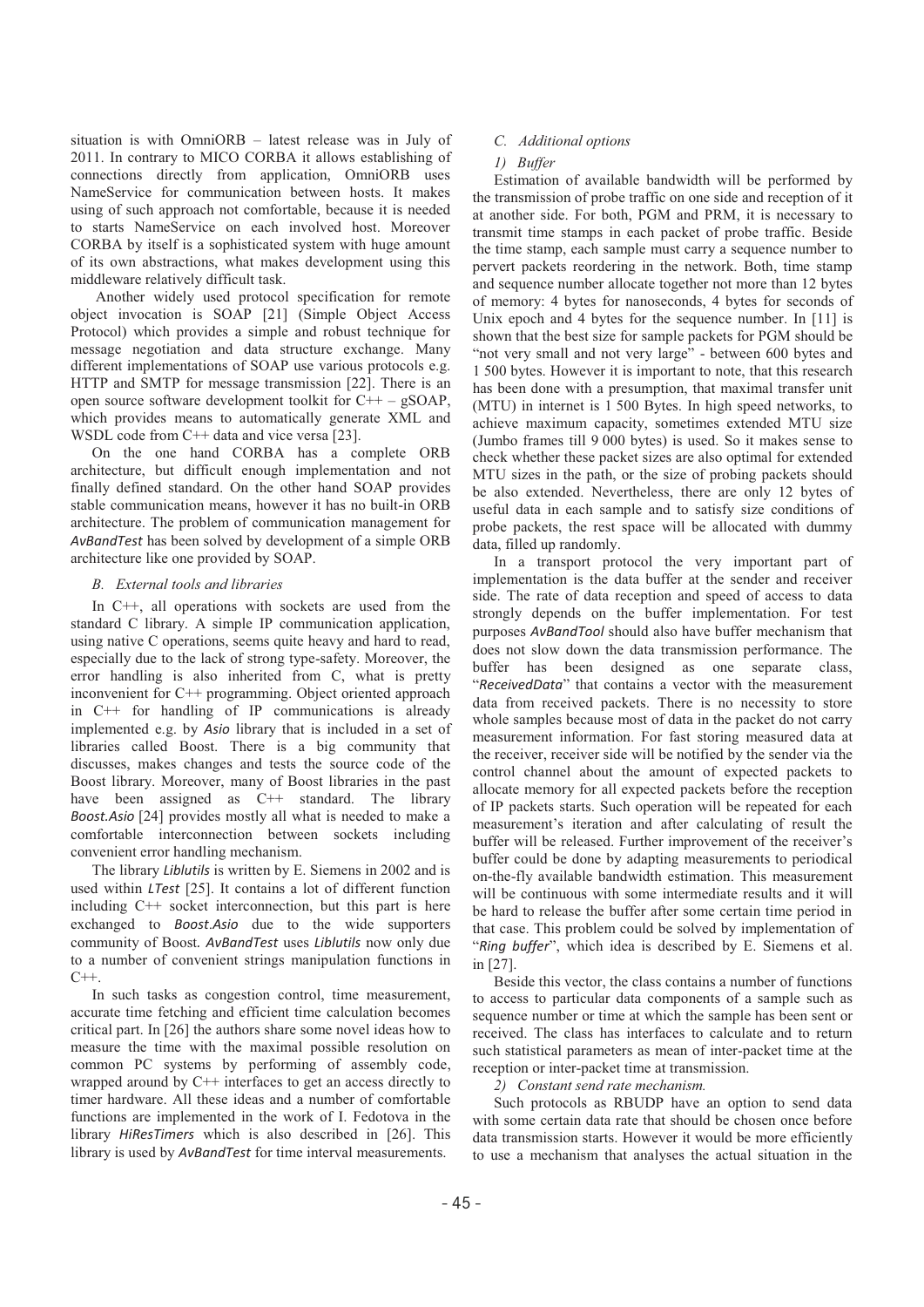network and notifies the transport engine about changes of available bandwidth. In that case transport will use available resources by maximum.

In *AvBandTest* a rate control mechanism is introduced to emulate data transmission on the data rates that are adopted according the available bandwidth during the data transmission. The main hitch of rate control on the data rates close to 10 Gbit/s is the accurate time measurement. The simple example of transmission of 1 500 bytes packet through 10 Gbit/s network can show it. The mean inter-packet time at the sending side in this case is:

$$
t[s] = \frac{S[Byte]}{R\left[\frac{Byte}{s}\right]} = \frac{1\,500}{1\,250 \cdot 10^6} = 1.2 \cdot 10^{-6}s, \quad (1)
$$

where  $t -$  is mean inter-packet time,  $S - IP$  packet size and  $\overline{R}$ - used data rate.

Packets smaller than 1 500 has even less inter-packet time, so the measurement tool should be able to measure such short time intervals accurately. In [28] authors show that usual timers in Linux are not stable in choosing of timer source. Furthermore, time request's cost is significantly lower if to request timer system directly, instead of using standard Linux system call "*clock\_gettime*". Time measurement by means of direct requests to timers are implemented in [26], where is shown that cost of time requests using this library for different machines were about 1 μs in the worst case and the values of tens of nanoseconds in regular cases. The accuracy of time measurement will always depend on type and hardware realisation of timer. However within *HiResTimer* library it is possible to achieve the most accurate time measurements.

# V. FIRST RESULTS

Using Apposite 10G in the 10G-lab of Anhalt University of Applied Sciences (Koethen, Germany), it is possible to emulate IP connections with different bottlenecks on the both sides: sender and receiver. In this way, the accuracy of bandwidth estimation of a prototype version of AvBandTest tool can be tested. The simplified diagram of the testbed is presented in Figure 3. Within presented setup the following bottlenecks were emulated for both sides: sender and receiver: 10 Mbps, 100 Mbps, 1 000 Mbps, 10 000 Mbps. At the time of writing of this paper, the only easiest PGM-based algorithm has been implemented. It works as follow: sender sends to the receiver a predefined amount of packets, which can be defined at the time of application start. These packets have been sent back-to-back - with minimal possible delay between them. Each packet contains: sequence number of a packet, time stamp, as described in section IV. Sender evaluates sending data rate, while it sends data, as sum of bytes of first thousand packets, or even less, if the whole transmission contains less than thousand packets, and divides it by time, that sender spent on sending of this amount of data. After transmission the



Figure 3 Simplified chart of testbed topology

receiver calculates the differences between timestamps that were included in each two consecutive data packets and calculates the mean value of these differences. For the same pairs of packets receiver calculates the mean value of time differences between the moments of receiving of each packet. The available bandwidth is evaluated as shown in (2)<br> $R_s[bit/s]$ 

$$
AvBand[bit/s] = \frac{R_s[bit/s]}{\frac{1}{n} \sum_{i=1}^{n} \frac{\Delta t_i^R[s]}{\Delta t_i[s]}}
$$
(2)

where  $AvBand$  is available bandwidth;  $R_s$  is sending rate;  $n -$  is a whole number of received pairs;  $\Delta t_i^R$  – is an interpacket time at reception for *i* pair of packets;  $\Delta t_i$  – is an interpacket time at transmission for *i* pair of packets.

Practically this method means that available bandwidth is back-proportional to a relation of sending inter-packet time interval and reception inter-packet time interval.

The plot in Figure 4 shows available bandwidth estimation error for each emulated bottleneck. The error here is a difference between emulated bottleneck and result of estimation in percent from bottleneck. Figure 5 shows the results of evaluation on a link with 50 ms of RTT, uniformly distributed in the forward and backward directions, and 0.5% of packet losses in the network in between the sender and receiver. "s" and "r" on the plots correspond to the positioning of the bottleneck on sender side and on the receiver side accordingly. In the case of 10 000 Mbps there are no bottlenecks on the sender and receiver sides. The evaluation has been performed 5 times for each combination of



Figure 4. Error of available bandwidth evaluation in the network without impairments



Figure 5. Error of available bandwidth evaluation in presence of 50 ms. of RTT and 0,5% of packet loss in the network